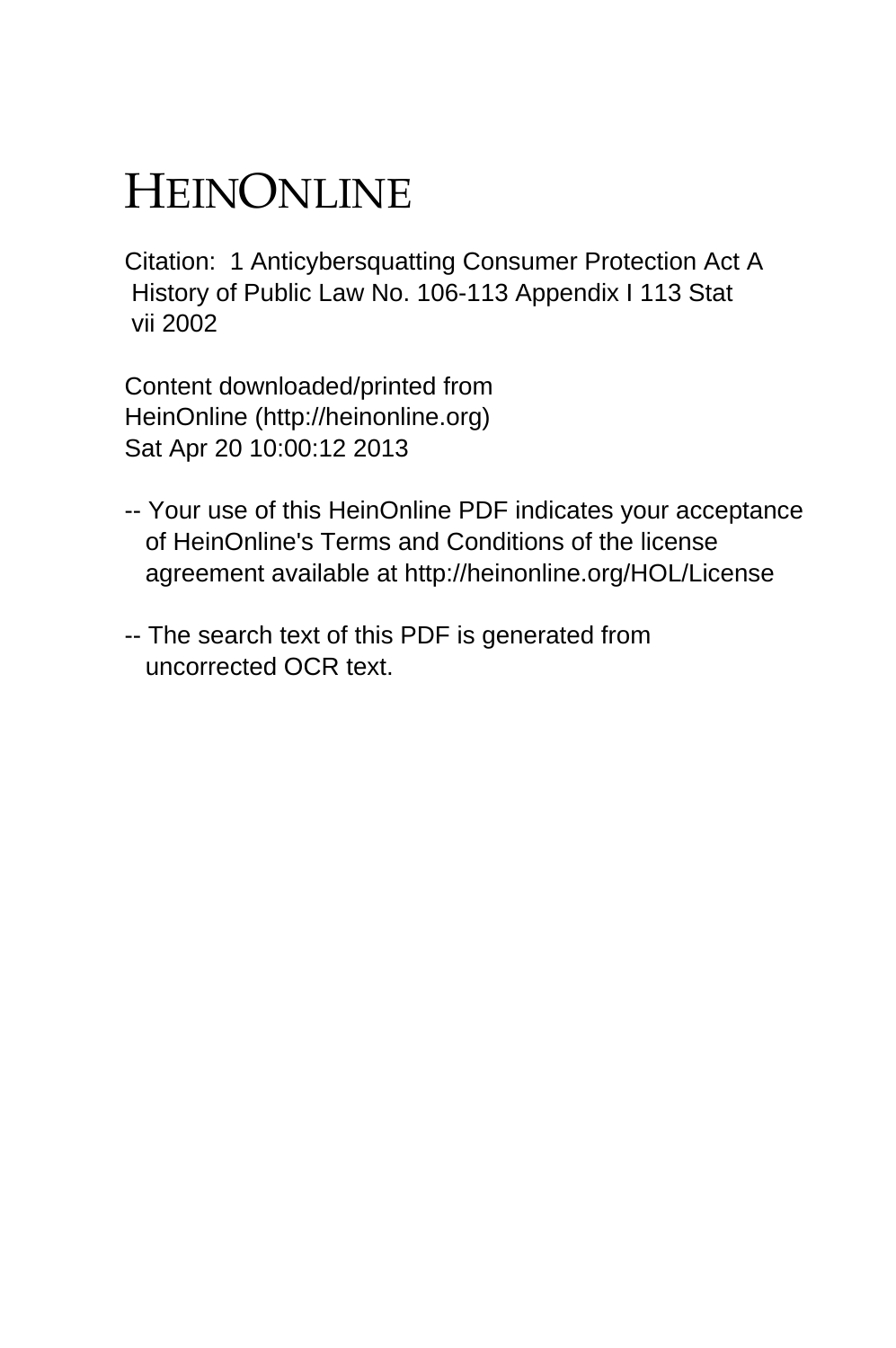# **LEGISLATIVE CHRONOLOGY**

# *S. 1255*

#### **June** 21, **1999**

Introduced **by** Sen. Abraham, read twice and referred to the Committee on Judiciary.

#### July **7,** 1999

Hearings held **(S.** Hrg. **106-687).**

#### July **29, 1999**

Reported to Senate as amended without a written report.

# August **5, 1999**

Report filed **by** Senator Hatch from Committee on Judiciary **(S.** Rep. No. 106-40); passed Senate as amended **by** unanimous consent.

#### September **8, 1999**

Received in the House.

#### October **5, 1999**

Referred to the Subcommittee on Courts and Intellectual Property.

#### October **26, 1999**

All provisions after the enacting clause struck and the provisions of a similar bill, H.R. 3028, inserted; passed by House.

#### *H.R. 3028*

#### **October 6, 1999**

Introduced by Rep. Rogan and referred to the Subcommittee on Courts and Intellectual Property.

vii

HeinOnline -- 1 Anticybersquatting Consumer Protection Act: A Legislative History of Public Law No. 106-113 Appendix I, 113 Stat 1501A-545 vii 2002